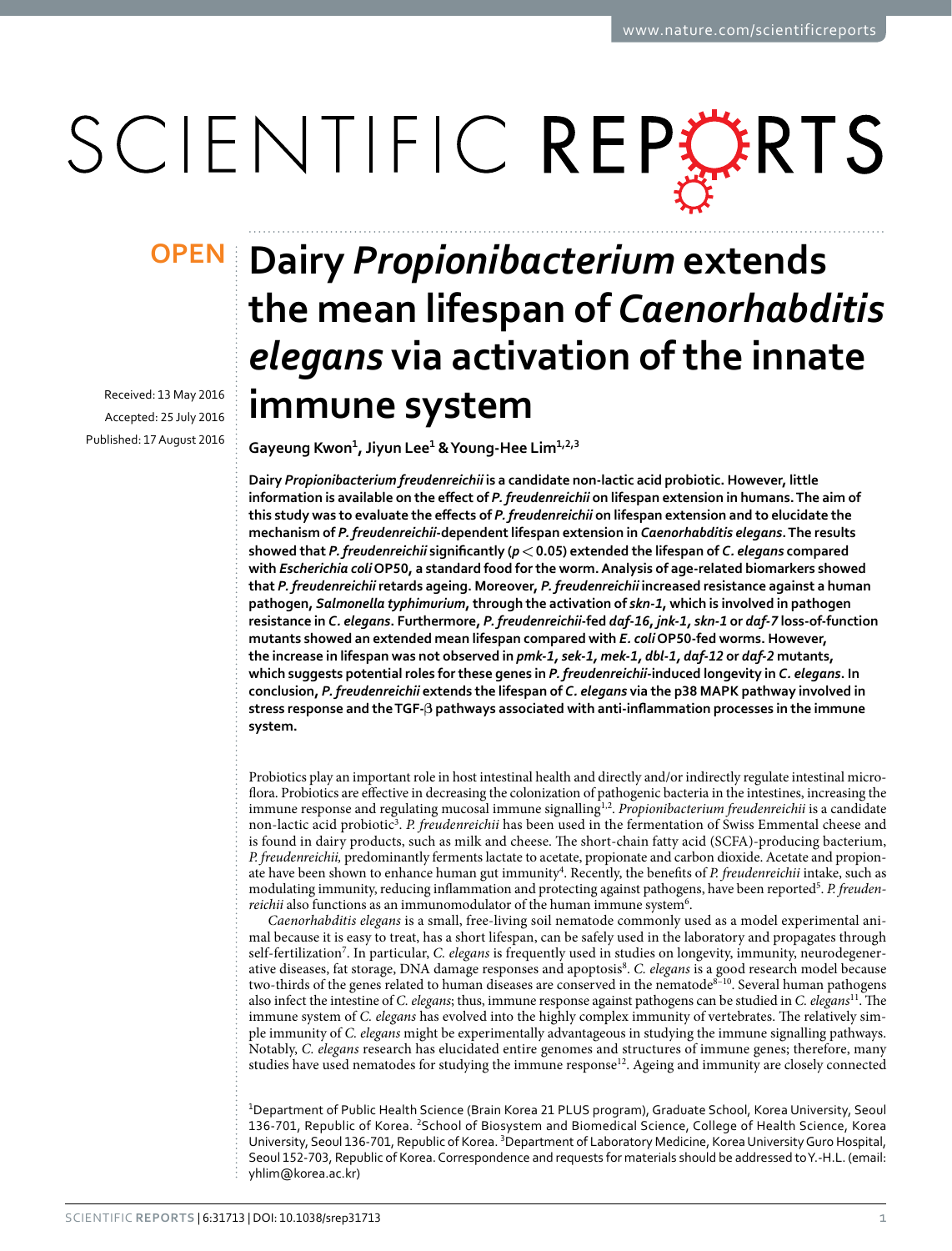<span id="page-1-0"></span>

| Nematode type         | Food source (bacteria) | $MLS \pm SE$ (days) (n)           |
|-----------------------|------------------------|-----------------------------------|
| N2 (wild type)        | E. coli OP50           | $14.24 \pm 0.77(102)$             |
|                       | P. freudenreichii      | $16.06 \pm 0.92***$ (109)         |
| KU25 pmk-1 (km25)     | E. coli OP50           | $14.49 \pm 0.79$ (119)            |
|                       | P. freudenreichii      | $14.84 \pm 0.87$ (109)            |
| KU4 sek-1 (km4)       | E. coli OP50           | $12.24 \pm 0.71(120)$             |
|                       | P. freudenreichii      | $12.56 \pm 0.78$ (109)            |
| FK171 mek-1 (ks54)    | E. coli OP50           | $11.18 \pm 0.78$ (103)            |
|                       | P. freudenreichii      | $11.40 \pm 0.77$ (115)            |
| NU3 dbl-1 (nk3)       | E. coli OP50           | $11.87 \pm 0.69$ (108)            |
|                       | P. freudenreichii      | $12.44 \pm 0.71(101)$             |
| CB1370 daf-2 (e1370)  | E. coli OP50           | $31.42 \pm 1.82$ (162)            |
|                       | P. freudenreichii      | $31.98 \pm 2.62$ (100)            |
| DR20 daf-12 (m20)     | E. coli OP50           | $14.33 \pm 0.79$ (128)            |
|                       | P. freudenreichii      | $13.55 \pm 0.79***$ (108)         |
| VC8 $jnk-1$ (gk7)     | E. coli OP50           | $13.56 \pm 0.69$ (124)            |
|                       | P. freudenreichii      | $15.05 \pm 0.82***$ (113)         |
| CF1038 daf-16 (mu86)  | E. coli OP50           | $11.81 \pm 0.55$ (137)            |
|                       | P. freudenreichii      | $12.85 \pm 0.64***$ (124)         |
| EU1 skn-1 (zu67)      | E. coli OP50           | $12.85 \pm 0.68$ (125)            |
|                       | P. freudenreichii      | $14.24 \pm 0.80^{\ast\ast}$ (107) |
| RB2302 daf-7 (ok3125) | E. coli OP50           | $18.57 \pm 1.33(104)$             |
|                       | P. freudenreichii      | $26.51 \pm 1.82***$ (106)         |

**Table 1. The mean lifespan of** *C. elegans* **(N2) and loss-of-function mutants fed** *E. coli* **OP50 and**  *P. freudenreichii***.** n, Number of total live worms; *p*-values were calculated relative to controls (*E. coli* OP50);  $e^{**}p < 0.01$ ,  $e^{***}p < 0.001$ .

in *C. elegans*[13](#page-9-5). The *C. elegans* immune system is regulated by three major pathways of the defence system against pathogens: the transforming growth factor-beta (TGF-β) pathway, the p38 mitogen-activated protein kinase (MAPK) pathway and the Daf-2/DAF-16 pathwa[y14.](#page-9-6) In the DBL/TGF-β pathway, following the binding of the TGF-β-like ligand encoded by the *dbl-1* gene to TGF-β receptors in cell membranes, SMAD proteins (SMA-2, SMA-3 and SMA-4) are phosphorylated and activate TGF-β target genes related to antibacterial defence. In the MAPK pathway, SEK-1 and MEK-1 activate PMK-1, which is involved in innate immunity in *C. elegans*, but the downstream signalling of PMK-1 has not been elucidated. The DAF-2/DAF-16 pathway is involved in antibacterial defence and regulates lifespan in *C. elegans*. DAF-16 increases stress resistance in *C. elegans* in response to insulin/insulin-like growth factor-1 (IGF-1) signalling (IIS), which plays an important role in ageing. In *C. elegans*, the IIS receptor DAF-2 inhibits the transcription factor DAF-16; thus, decreased IIS increases DAF-16 activity, resulting in extended mean lifespan in *C. elegans*. DAF-2 regulates LYS-7, which is encoded by an antibacterial gene, *lys-7* [15.](#page-9-7) A longevity-promoting factor, SKN-1, increases stress tolerance and extends lifespan in an IIS-dependent manner. SKN-1 is inhibited by DAF-2 in a DAF-16-independent manner<sup>16</sup>. Longevity is also affected by immune dysfunction (immunosenescence) in nematodes<sup>[17](#page-9-9)</sup>. According to a previous report, probiotics (such as lactic acid bacteria), compared with a standard food (such as *E. coli* OP50), may enhance immunity and longevity in *C. elegans*[18](#page-9-10)[,19.](#page-9-11) Lactic acid bacteria, such as *Weissella koreensis* and *W. cibaria*, extend the lifespan of *C. elegans* and improve biomarkers of ageing, such as a reduction in lipofuscin accumulation, decreases in body size and enhancement of body movement<sup>20</sup>. Small body size is often associated with increased longevity and a well-known factor regulating body size is diet-restriction that induces longevity in *C. elegans*[21.](#page-9-13) Diet-restricted worms exhibit small body size as well as increased lifespan. Although it has been reported that surface proteins and 1,4-dihydroxy-2-naphthoic acid from *P. freudenreichii* are involved in their anti-inflammatory effects<sup>[22](#page-9-14),[23](#page-9-15)</sup>, little information, including the mechanisms of immunity and longevity in *C. elegans*, is available on SCFA-producing dairy bacteria. In this study, the effect of *P. freudenreichii* on the lifespan extension of *C. elegans* and enhancement of immune responses were investigated, and the mechanism underlying *P. freudenreichii*-mediated lifespan extension in *C. elegans* was elucidated using loss-of-function mutants.

#### **Results**

*P. freudenreichii* **extends the mean lifespan of** *C***.** *elegans***.** *C. elegans* fed a lawn of *P. freudenreichii*, compared with the worms fed the standard *E. coli* OP50 lawn, showed a significantly ( $p < 0.001$ ) increased mean lifespan (MLS) ([Table 1](#page-1-0)). The MLS of *P. freudenreichii*-fed C*. elegans,* compared with that of *E. coli* OP50-fed worms, increased by approximately 13%. The survival rates were similar in both the *P. freudenreichii*- and *E. coli* OP50-fed C*. elegans* until day 13. After day 13, the two groups showed a significant difference in the survival rate ([Fig. 1](#page-2-0)).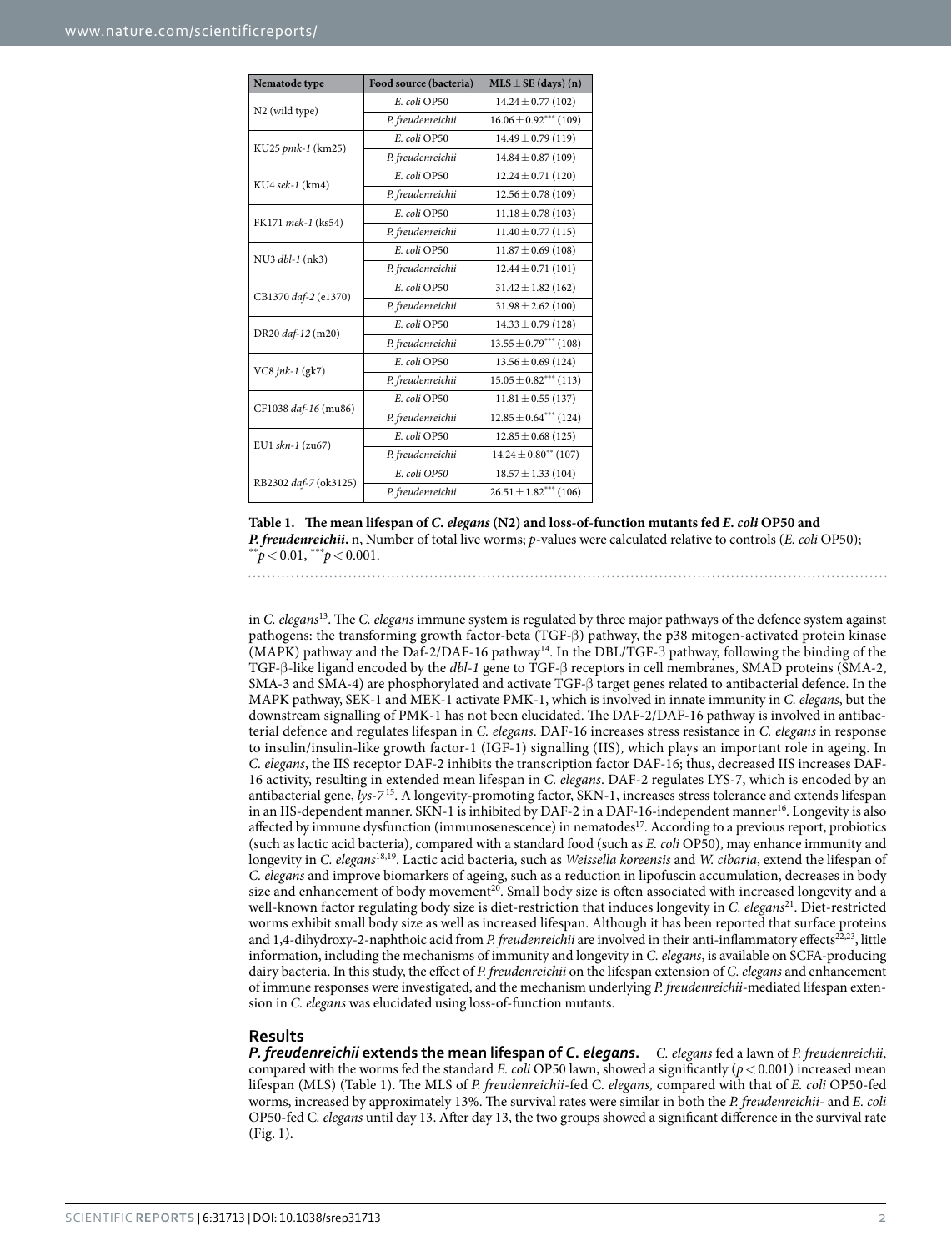

<span id="page-2-0"></span>**Figure 1. The effect of** *P. freudenreichii* **on the lifespan of** *C. elegans* **(N2).** Maturing nematodes were fed *E. coli* OP50 until the L4 stage, and young adult worms were transferred to a fresh mNGM plate seeded with *E. coli* OP50 or *P. freudenreichii*. Significant differences shown are relative to *E. coli* OP50; \*\*\**p*<0.001.



<span id="page-2-1"></span>

**The effects of** *P. freudenreichii* **on age-related biomarkers in** *C. elegans***.** Three-day-old worms with similar sizes were transferred to nematode growth medium (mNGM) plates seeded with *E. coli* OP50 or *P. freudenreichii*, and body size was measured for 4 days. Body size increased with age in all groups, and the *P. freudenreichii*-fed worms were significantly ( $p < 0.001$ ) smaller than the *E. coli*-fed worms [\(Fig. 2](#page-2-1)).

Body movement is related to age and the gut muscle. As the nematodes age, body movement becomes blunter and weaker. The locomotory rate of *C. elegans* on days 4, 7, 10, 13 and 16 was measured. During the experimental period, the proportion of worms displaying sinusoidal locomotion (class A) was always higher in *P. freudenreichii*-fed *C. elegans* than in *E. coli* OP50-fed worms [\(Fig. 3\)](#page-3-0).

Lipofuscin accumulation is a biomarker of ageing in *C. elegans*. The accumulation of lipid granules was determined by autofluorescence. The intensity of 4′,6-diamidino-2-phenylindole (DAPI) decreases when nematode ageing is delayed[18,](#page-9-10)[24](#page-9-16). The autofluorescence of worms fed *P. freudenreichii* was significantly (*p*<0.001) decreased compared with that of worms fed *E. coli* OP50 [\(Fig. 4A\)](#page-4-0). The lipofuscin level in *P. freudenreichii*-fed worms was approximately 50% of the level observed in *E. coli* OP50-fed worms [\(Fig. 4B](#page-4-0)).

**Expression of lifespan extension-related genes.** Quantitative real-time polymerase chain reaction (qPCR) analysis was conducted to investigate the expression of genes related to lifespan extension and immune response in *C. elegans* fed *E. coli* OP50 or *P. freudenreichii*. The expression levels of the *daf-2*, *daf-16*, *pmk-1*, *sek-1*, *mek-1*, *dbl-1*, *daf-7*, *sma-3*, *skn-1* and *daf-12* genes were measured. All genes except *daf-16* and *skn-1* were significantly up-regulated (*p*<0.05) [\(Fig. 5\)](#page-5-0). All genes involved in the p38 MAPK pathway and the TGF-β pathway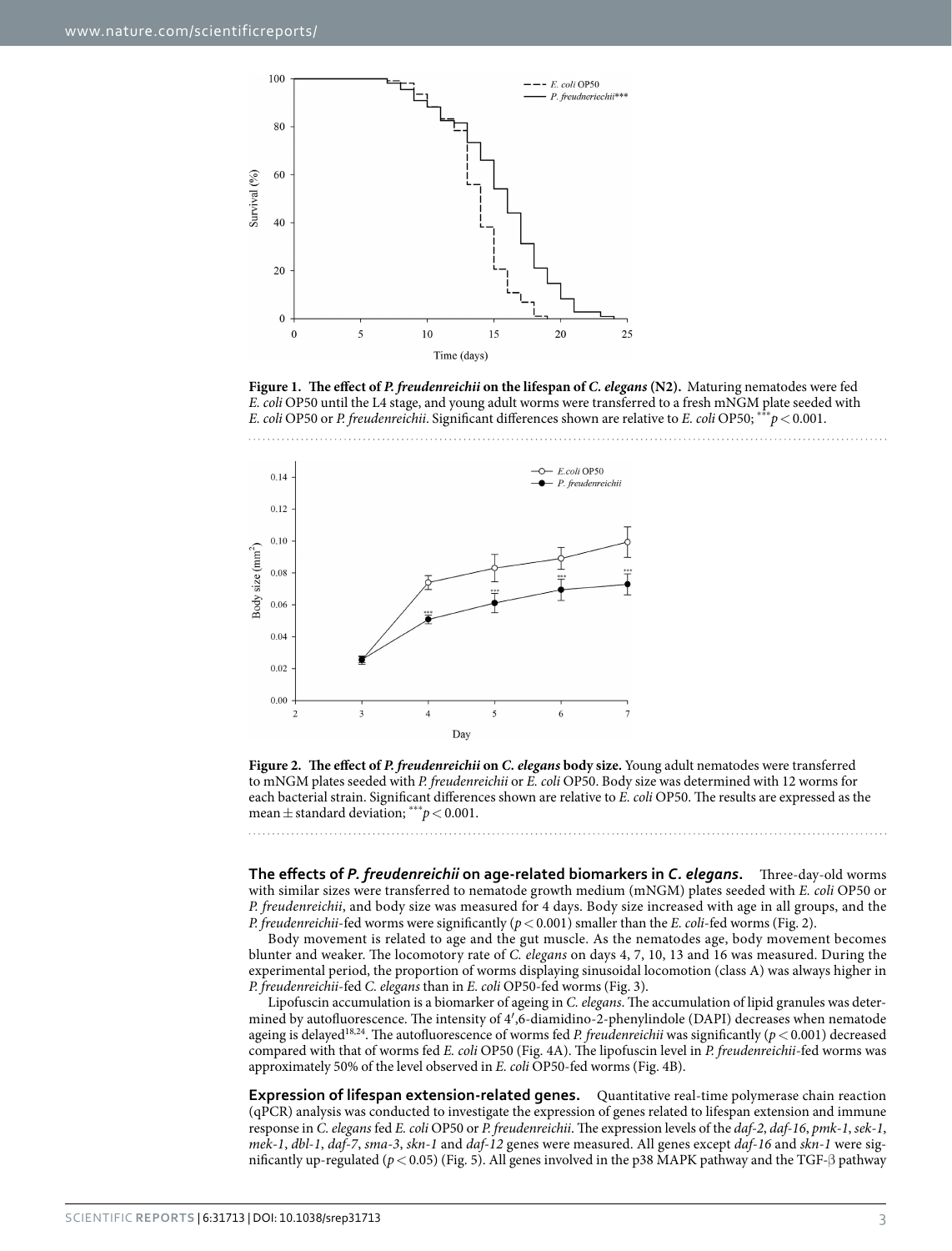

<span id="page-3-0"></span>**Figure 3. The locomotory activity of** *C. elegans* **(N2) fed** *E. coli* **OP50 or** *P. freudenreichii***.** Young adult worms fed *E. coli* OP50 for 3 days after hatching were transferred to fresh mNGM plates with 50mg of *E. coli* OP50 or *P. freudenreichii* lawn. Individuals were assigned to four classes based on locomotion: class (**A**) normal coordinated sinusoidal locomotion; class (**B**) uncoordinated and/or sluggish movement; class (**C**) no movement except head or tail in response to prodding; and class (**D**) dead worms. The bars indicate the proportion of each class at the designated time.

assessed in this study were significantly up-regulated (*p*< 0.05). Notably, *daf-12* expression increased 3.1-fold compared with that in the control. In addition, *lys-7* and *lys-8*, antimicrobial peptide genes, were significantly overexpressed ( $p < 0.05$ ).

**Lifespan extension in** *C. elegans* **mutants.** To determine whether MLS extension is related to enhanced innate immunity, *C. elegans* loss-of-function mutants for genes related to innate immunity and lifespan extension were fed *P. freudenreichii* or *E. coli* OP50, and their longevity was measured. The mutants defective in innate immunity were selected based on previous studies[13](#page-9-5),[14,](#page-9-6)[25](#page-9-17) and our qPCR results [\(Fig. 5\)](#page-5-0). *P. freudenreichii* failed to extend the lifespan of the *pmk-1, sek-1* and *mek-1* mutants, which are defective in genes involved in the p38 MAPK pathway; the *dbl-1* mutant, which is defective in a gene involved in the TGF-β pathway; and the *daf-2* mutant, which contains a mutation in the insulin/IGF receptor orthologue ([Table 1](#page-1-0), Fig. S1). However, the *jnk-1, daf-16, skn-1* and *daf-7* mutants had a significantly extended MLS after feeding on *P. freudenreichii* (*p*< 0.05). Interestingly, the *daf-12* mutant, which is defective for a gene encoding a nuclear hormone receptor that acts as a lipid transcription factor activated by steroids and fatty acids<sup>26</sup>, had a significantly decreased MLS ( $p <$  0.001). The results suggested that *P. freudenreichii* may activate the p38 MAPK and TGF-β pathways, which are related to innate immunity and lifespan extension.

**Food preference of** *C. elegans***.** To confirm that the lifespan extension effect of *P. freudenreichii* was not derived from a preference between *P. freudenreichii* and *E. coli* OP50, binary choice assay was carried out. *C. elegans* showed positive food preference (CI= +0.13) for *P. freudenreichii*, which means that *C. elegans* did not show any preference between *E. coli* OP50 and *P. freudenreichii* (Fig. S2). The results suggest that the lifespan extension effect of *P. freudenreichii* is not due to dietary restriction.

*C. elegans* **fed** *P. freudenreichii* **exhibits resistance to** *Salmonella typhimurium***.** When worms are exposed to pathogens, the *skn-1* gene is expressed via the activation of the PMK-1 pathway<sup>27</sup>. To determine whether the resistance of worms to pathogenic bacteria is enhanced, *C. elegans* wild type (N2) and the *skn-1* mutant were exposed to *S. typhimurium*, and the survival rate was measured. Compared to the *skn-1* mutant, *C. elegans* wild type (N2) worms exhibited increased resistance to *S. typhimurium* (*p*<0.001) ([Fig. 6A\)](#page-5-1). The survival rates of *C. elegans* were similar until day 7, but after day 7, *P. freudenreichii*-fed worms had a higher survival rate than *E. coli* OP50-fed worms. However, the *skn-1* mutant failed to show an extended MLS when fed *P. freudenreichii* [\(Fig. 6B\)](#page-5-1). The MLS of *P. freudenreichii*-fed *C. elegans* (N2), compared with that of the *E. coli* OP50-fed worms, increased by approximately 11% ([Fig. 6C](#page-5-1)). The MLS decreased approximately 30% in both *E. coli* OP50 and *P. freudenreichii*-fed *skn-1* mutants compared with *C. elegans* (N2). The results suggested that *P. freudenreichii* activates the defence system of *C. elegans* during infection via the p38 MAPK pathway.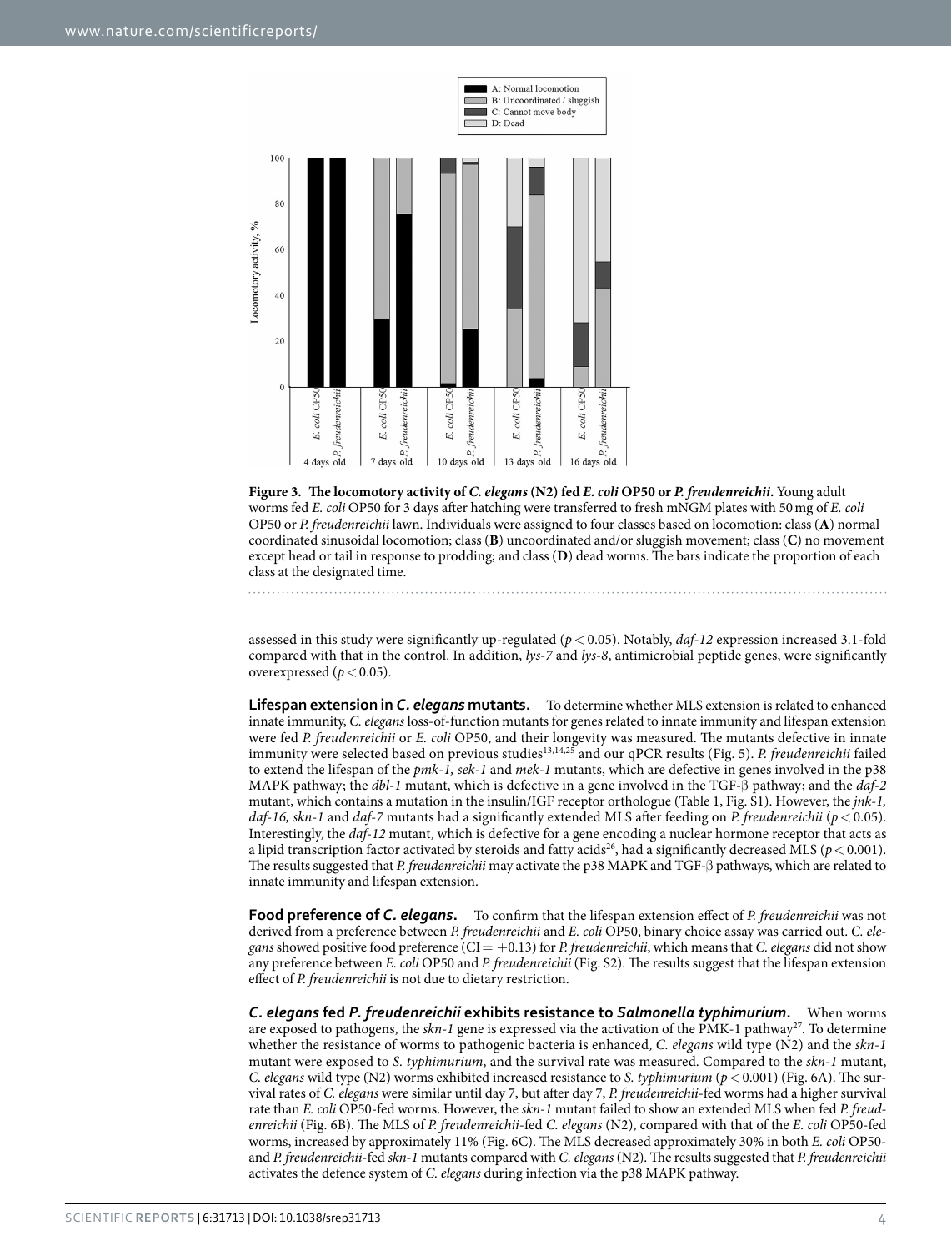

E. coli OP50

P. freudenreichii



<span id="page-4-0"></span>**Figure 4. Lipofuscin accumulation in** *C. elegans* **(N2) fed** *E. coli* **OP50 or** *P. freudenreichii***.** L4 stage worms were transferred to the mNGM plates with *E. coli* OP50 or *P. freudenreichii* and fed bacteria for 14 days. After 14 days, lipofuscin was measured by assessing autofluorescence using a confocal microscope. (**A**) Fluorescence of lipofuscin in worms fed *E. coli* OP50 and *P. freudenreichii* on day 14. (**B**) Fluorescence was quantified using ImageJ software. The graph depicts the mean percentage in arbitrary units relative to that of control worms fed *E. coli* OP50 on day 14; \*\*\* $p < 0.001$ . Scale bar = 100 µm.

#### **Discussion**

Several factors, such as body size, lipofuscin and locomotory activity, change during ageing<sup>[13](#page-9-5)[,18](#page-9-10)[,24](#page-9-16)</sup>, and thus, they are used as biomarkers of ageing. Feeding *P. freudenreichii,* compared *E. coli* OP50, to *C. elegans* reduced lipofuscin accumulation, decreased body size and increased locomotory activity, which suggests that *P. freudenreichii* extends the MLS of *C. elegans*. Additionally, compared with *E. coli* OP50-fed worms, *P. freudenreichii*-fed *C. elegans* showed a significantly increased MLS.

Genes related to immunity, neuroendocrine signalling, dietary restriction and mitochondrial function modulate the lifespan of *C. elegans*[28](#page-9-20). The results of food preference test suggest that dietary restriction is not linked to the lifespan extension of *P. freudenreichii*-fed *C. elegans. C. elegans* has a deficient adaptive immunity system and an NF-κB-based defence system; nematodes are dependent on the innate immune system for immune responses<sup>[29](#page-9-21)</sup>. TGF-β signalling plays an important role in the regulation of cell growth, differentiation and development in many biological systems. The TGF-β pathway is composed of the DBL-1/SMA pathway and the DAF-7 pathway. The DBL-1 ligand is related to innate immunity and body morphology in *C. elegans*, while DAF-7 is the TGF-β-related ligand for the dauer pathway. *P. freudenreichii* did not extend the MLS of *dbl-1* mutants, but it increased the MLS of *daf-7* mutants. SMA-3 plays in a role in innate immunity<sup>[30](#page-9-22)</sup>. The expression level of the *sma-3* gene, which is located downstream of *dbl-1*, significantly increased. The results suggest that *P. freudenreichii* affects the MLS of *C. elegans* via the TGF-β pathway by activating DBL-1 but not by activating DAF-7. *lys-8*, a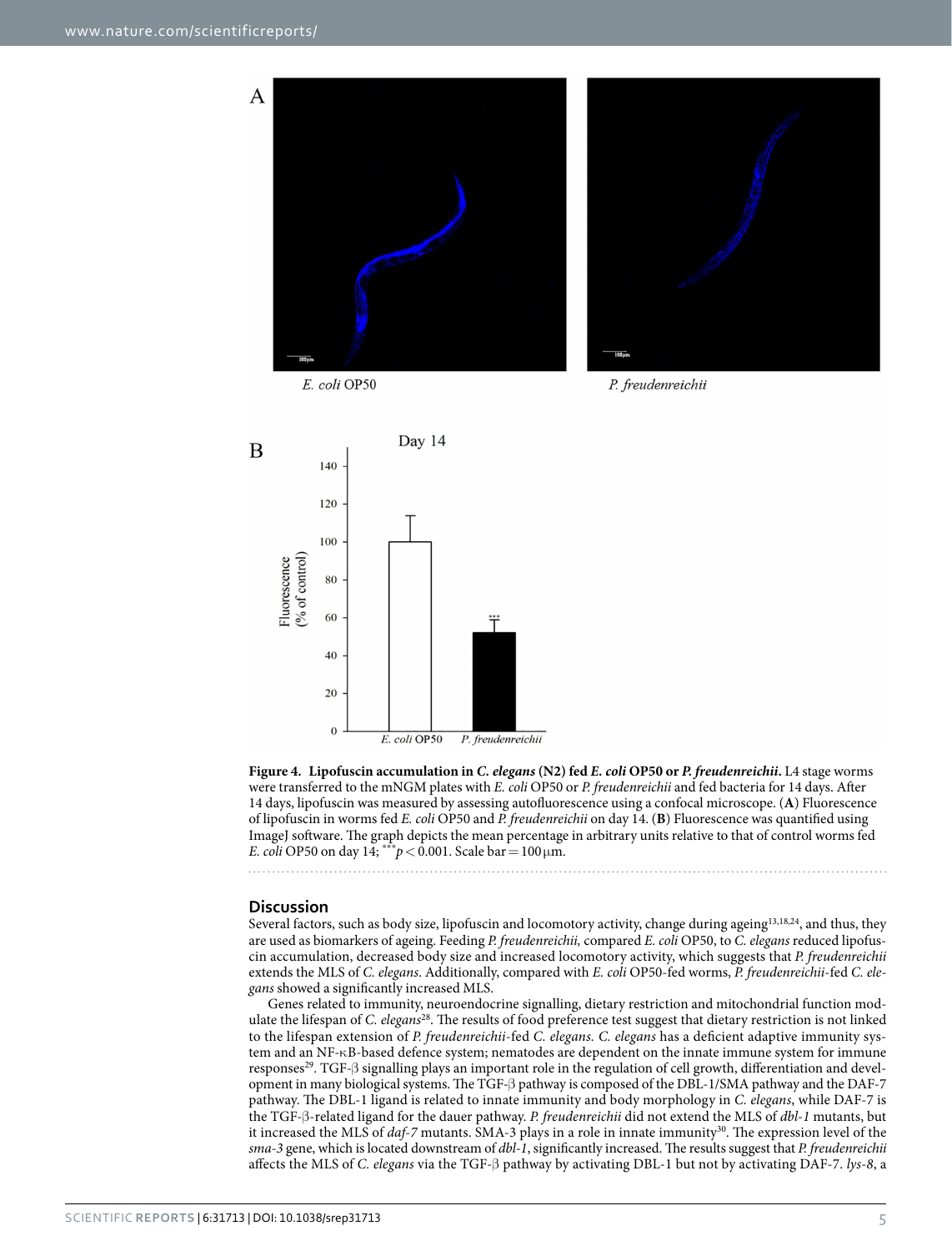

<span id="page-5-0"></span>**Figure 5. The expression levels of genes related to lifespan extension and immune response in** *C. elegans.* The experiment was independently performed three times. Significant differences shown are relative to *E. coli* OP50. The expression level of each gene was normalized to that of *act-1*. The results are shown as the mean  $\pm$  standard deviation ( $^{\ast}p$  < 0.05,  $^{\ast\ast\ast}p$  < 0.001).



<span id="page-5-1"></span>**Figure 6. The effect of** *P. freudenreichii* **on resistance against** *S. typhimurium* **in** *C. elegans***.** (**A**) L4 stage *C. elegans* (N2) and (**B**) *skn-1* mutants were fed *E. coli* OP50 or *P. freudenreichii* for 4 days and transferred to fresh NGM/FUdR seeded with *S. typhimurium.* The survival rate was measured every 24h after transferring the worms to the plate seeded with the pathogen. (**C**) Mean lifespan of *C. elegans* (N2) and *skn-1* mutants infected with *S. typhimurium*. All experiments were performed at least three times; \*\*\* $p$  < 0.001.

broad-spectrum antimicrobial peptide, encodes a lysozyme and is regulated by the DBL-1 pathway<sup>25</sup>. Lysozyme plays an important role in innate immunity and acts directly in the nematode defence system against infection<sup>25</sup>. In this study, *P. freudenreichii* influenced the expression of the *lys-8* gene. Feeding *P. freudenreichii* to *C. elegans*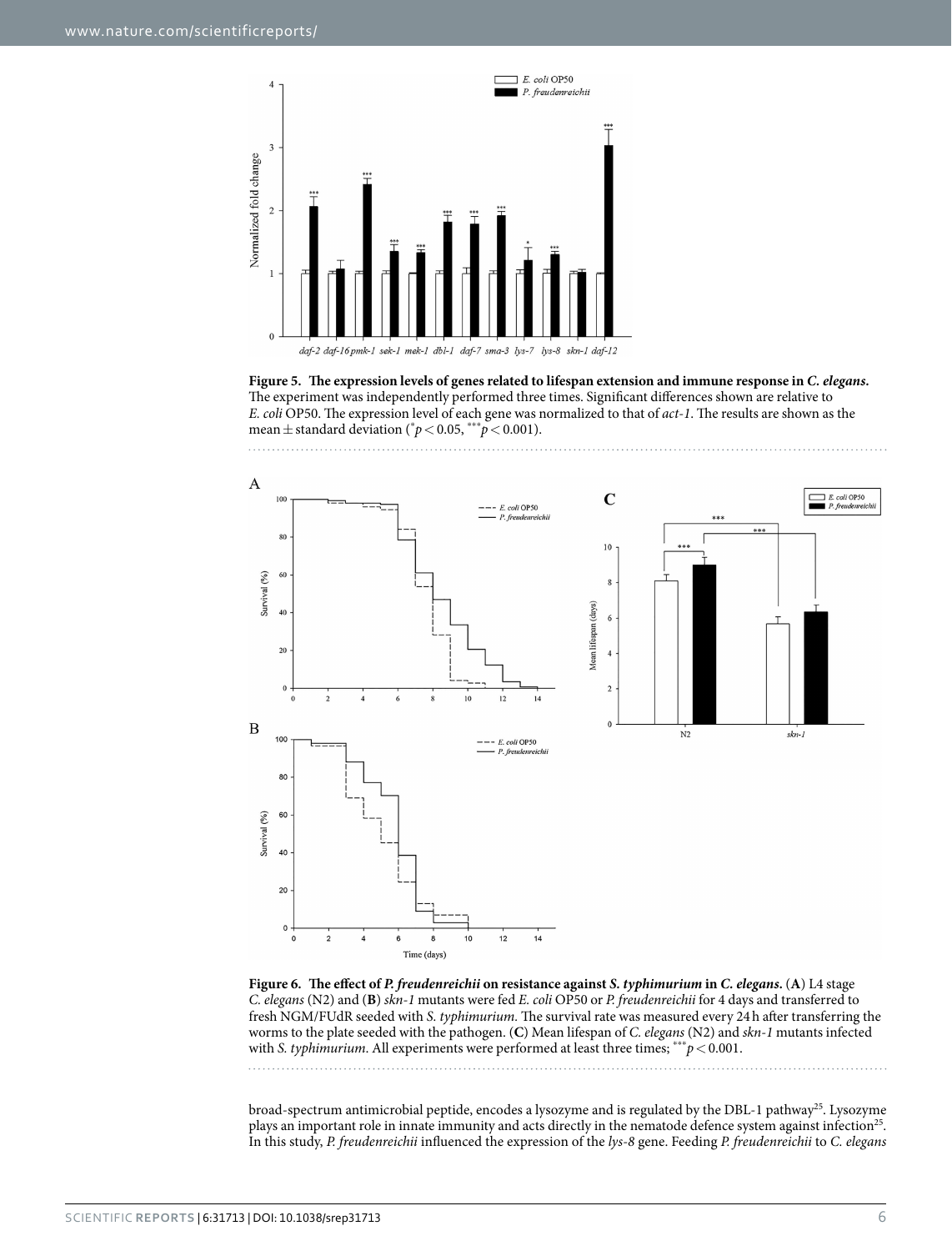up-regulated infection-inducible genes, such as *sma-3* and *lys-8*, under the control of the DBL-1/TGF-β pathway, which may increase the resistance to infection in *C. elegans*.

p38 mitogen-activated protein kinase (MAPK) is involved in innate immunity in *C. elegans* and influences lifespan extension in *C. elegans*[31](#page-9-23). *pmk-1*, *sek-1*, *mek-1* and *skn-1* are components of the MAPK pathway in *C. elegans*. The *pmk-1*, *sek-1* and *mek-1* mutants failed to show increases in MLS of nematodes fed *P. freudenreichii* compared with worms fed *E. coli* OP50. The p38 MAPK pathway in *C. elegans* is similar to the mammalian p38 MAPK pathway that regulates the production of antimicrobials and inflammatory cytokines in response to lipopolysaccharide<sup>31</sup>. SKN-1, a transcription factor in the oxidative stress response, is phosphorylated by the p38 MAPK orthologue PMK-1 and is expressed during pathogen exposure[27,](#page-9-19)[32.](#page-9-24) *skn-1* mutants fed *P. freudenreichii* had an increased MLS. However, interestingly, when exposed to a pathogen, *P. freudenreichii* feeding, compared with *E. coli* OP50 feeding, increased the survival of *C. elegans* (N2); however, the lifespans of *P. freudenreichii*and *E. coli* OP50*-*fed *skn-1* mutants decreased significantly compared with that of *C. elegans* (N2), without a significant difference between them. These results suggest that *P. freudenreichii* activates the p38 MAPK pathway transcription factor *skn-1* during pathogenic infection in *C. elegans*. Although SKN-1 did not affect the longevity of *C. elegans* mediated by *P. freudenreichii* in normal conditions, SKN-1 might play an important role in pathogen resistance and survival during infection.

DAF-2 is the upstream receptor of the IIS signal and controls many downstream genes that contribute to nematode survival[13](#page-9-5). DAF-16, an orthologue of the FOXO transcription factor and the IIS transcription factor, is also a key player in innate immunity in *C. elegans*<sup>33</sup>. The *daf-16* mutant shows no resistance to pathogens<sup>13</sup>. *daf-16* acts in the insulin/IGF-1-mediated signalling pathway that regulates longevity in dietary restricted conditions, detoxification and oxidative stress. The *daf-16* mutant showed significantly increased MLS of worms fed *P. freudenreichii* compared with worms fed *E. coli* OP50, and the expression of the *daf-16* gene in *P. freudenreichii*-fed *C. elegans,* compared with that in *E. coli* OP50-fed worms, did not significantly increase. Mutation in *daf-2* activated DAF-16, resulting in the extension of lifespan in *C. elegans*. In this study, the *daf-2* mutant did not prolong lifespan, but the *daf-16* mutant did extend the MLS of *C. elegans*, indicating that the longevity effect of *P. freudenreichii* is not related to the daf-2/daf-16 pathway. The results suggest that *P. freudenreichii* influences *C. elegans* innate immunity through the TGF-β and p38 MAPK pathways but not through the IIS pathway.

*lys-7* encodes an *enzyme* homologous to an antimicrobial lysozyme that functions in the innate immune response, indicating that *lys-7* is involved in pathogen resistance<sup>31</sup>. *lys-7* is a DAF-16-dependent gene and is down-regulated by DAF-2. Curiously, in this study, although *P. freudenreichii* did not stimulate the expression of *daf-16* and induced *daf-2* expression, *lys-7* was significantly (*p*< 0.05) expressed in worms fed *P. freudenreichii* compared with worms fed *E. coli* OP50. DAF16-independent alternate pathway(s) may contribute to *lys-7* expression in worms fed *P. freudenreichii*.

DAF-12 is a well-known nuclear hormone receptor and affects the innate immune system by inducing the production of antimicrobial peptides. DAF-12 is correlated with the p38 MAPK pathway[34,](#page-9-26)[35](#page-9-27). *daf-12* directly regulates *skn-1*, a component of the PMK-1 immune signalling pathway, during pathogen infection. It was reported that DAF-12 is involved in the innate immune system via crosstalk with the p38/PMK-1 MAPK pathway<sup>34</sup>. However, a clear relationship between *pmk-1* and *daf-12* has not been elucidated. In this study, we found that *pmk-1* and *daf-12* mutants failed to extend the MLS of *P. freudenreichii*-fed *C. elegans*, while the *skn-1* mutant extended the MLS of *P. freudenreichii*-fed worms. These results indicate that there may be an alternative pathway between PMK-1 and DAF-12 that does not involve SKN-1 implicated in the MLS extension of *C. elegans* by *P. freudenreichii*. *daf-12* is a putative target gene of DAF-7/TGF-β (dauer pathway); however, DAF-12 might act in a DAF-7-independent manner to alter longevity in *P. freudenreichii*-fed *C. elegans*. In addition, DAF-12 plays an important role in longevity through the integration of both germline and DAF-2 signalling[36](#page-9-28). DAF-12, similar to DAF-16, is negatively regulated by DAF-2. However, in this study, DAF-12, in contrast to DAF-16, affected the longevity of *P. freudenreichii*-fed *C. elegans*. The results suggest that DAF-12 is involved in the longevity of *P. freudenreichii*-fed *C. elegans* through an alternative pathway in a DAF-2- and DAF-7-independent manner.

Based on the gene expression and mutant survival data obtained in this study, we developed a model of the pathways involved in the MLS extension of *P. freudenreichii*-fed *C. elegans* ([Fig. 7\)](#page-7-0). The molecular mechanisms that modulate ageing and immune response are linked in *C. elegans*. DAF-2–mediated insulin signalling pathway is universal in regulating ageing and p38 MAPK regulates the innate immune function in *C. elegans*, which are conserved among living organisms including human<sup>13</sup>. Therefore, it is possible that the mechanisms identified in this study may apply to other species including humans. In conclusion, dairy *P. freudenreichii* extends the MLS of *C. elegans* by activating the innate immune system via the p38 MAPK pathway- and the TGF-β pathway-dependent but IIS pathway-independent manner.

#### **Methods**

**Bacteria culture conditions and strains.** *P. freudenreichii* KCTC 1063 was obtained from the Korean Collection for Type Cultures (KCTC), and *Escherichia coli* OP50 was provided by the Caenorhabditis Genetics Centre (CGC) at the University of Minnesota and used as a standard food for *C. elegans. E. coli* OP50 was grown in Luria-Bertani (LB) broth (Difco, Detroit, MI, USA) at 37 °C with shaking overnight. *P. freudenreichii* was cultured using reinforced clostridial medium (RCM) broth (Oxoid, Hampshire, United Kingdom) for 48–72 h in anaerobic conditions using a BD GasPak (Becton Dickinson, Franklin Lakes, NJ, USA) at 30 °C. *E. coli* OP50 and *P. freudenreichii* were collected by centrifugation and washed twice with M9 buffer. Then, the bacteria were diluted to a final concentration of 0.1 mg (wet weight) per mL in M9 buffer<sup>[37](#page-9-29)</sup>.

**Nematode preparation.** *C. elegans* Bristol strain N2 was used as the wild-type strain, and the mutant strains were provided by CGC. The mutants used in this study were CF1038 *daf-16* (mu86), CB1370 *daf-2* (e1370), EU1 *skn-1* (zu67), VC8 *jnk-1* (gk7), FK171 *mek-1* (ks54), KU25 *pmk-1* (km25), KU4 *sek-1* (km4), RB2302 *daf*-7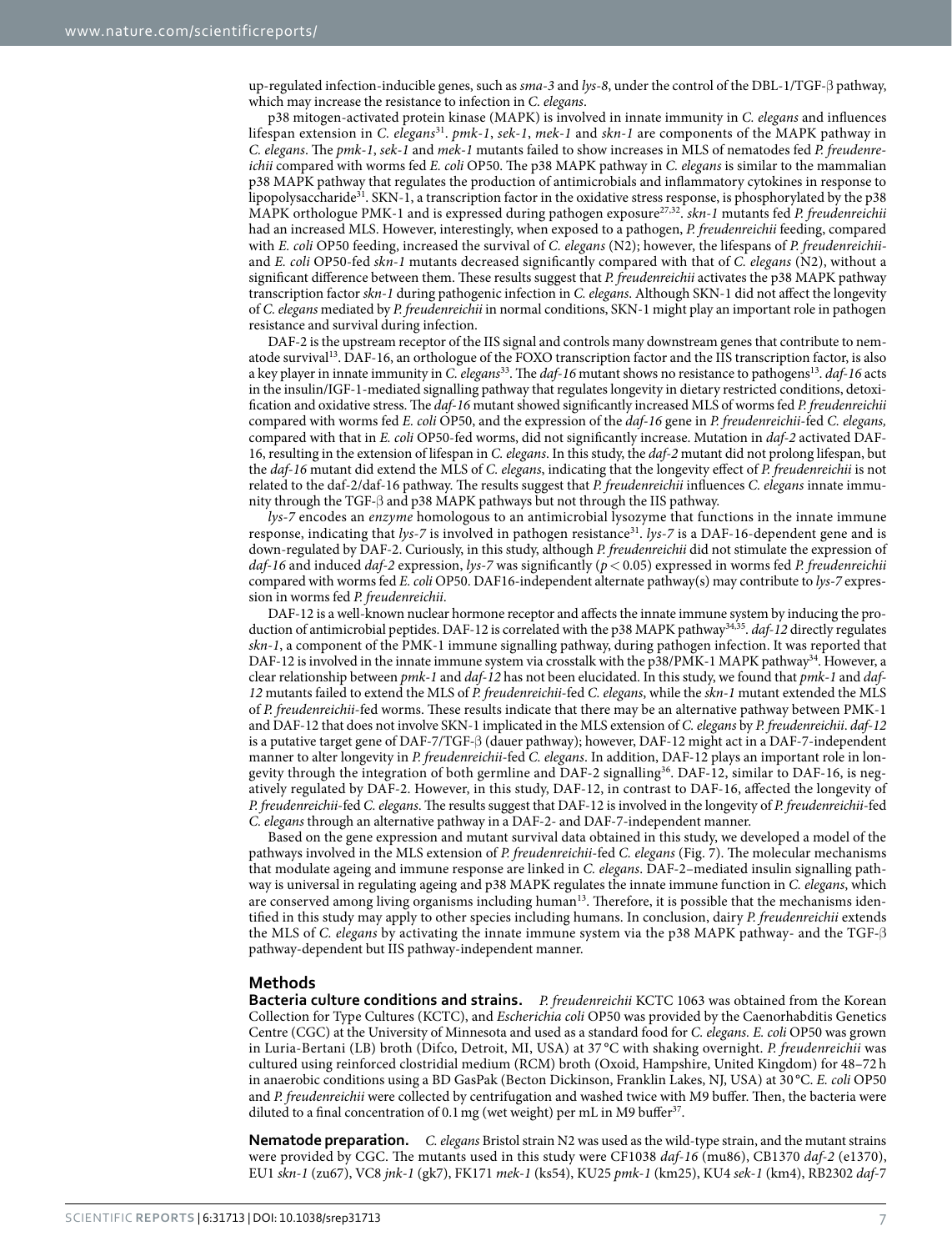

<span id="page-7-0"></span>**Figure 7. Mechanism predicted to be involved in the lifespan extension effect of** *P. freudenreichii* **in**  *C. elegans.* DAF-16, the primary transcription factor required for lifespan extension, is not related to lifespan extension of *P. freudenreichii*-fed *C. elegans*. DBL-1 activates SMA*-*3 through the TGF-β pathway, which produces antimicrobial peptides. MEK-1, SEK-1 and PMK-1, the components of the MAPK pathway, are regulated to extend lifespan in *P. freudenreichii*-fed *C. elegans*. A nuclear hormone receptor, DAF-12, is also activated by *P. freudenreichii* and is involved in the extension of lifespan in *C. elegans*. The solid lines represent potential pathways and putative proteins activated by *P. freudenreichii* are shown in a dark circle, and dashed lines indicate speculated pathways that are not involved in the lifespan extension in *P. freudenreichii*-fed *C. elegans*.

(ok3125), NU3 *dbl-1* (nk3) and DR20 *daf-12* (m20). Worms were maintained and propagated in peptone-free mNGM (modified nematode growth medium) at 25 °C using standard techniques<sup>38</sup>. Some bacteria consume media components, which may affect nematode surviva[l18](#page-9-10). *E. coli* OP50 and *P. freudenreichii* suspended in M9 buffer were seeded on mNGM in 90 mm diameter petri dishes to feed the worms. *C. elegans* was exposed to a sodium hypochlorite-sodium hydroxide solution as previously described to obtain viable eggs<sup>39</sup>. The eggs were incubated overnight in M9 buffer at 25 °C for hatching, and the suspension of L1-stage worms was centrifuged at 1,200  $\times$  g for 2 min. After eliminating the supernatant, the remaining larvae were transferred to fresh mNGM plates seeded with *E. coli* OP50 and incubated at 25°C. The worms were allowed to grow on *E. coli* OP50 until the L4 stage[18](#page-9-10). All experiments used 3-day-old worms (1 day adult) to regulate the reproductive system in *C. elegans*, with the exception of the mutants $40$ .

**Determination of the mean lifespan of** *C. elegans***.** The *C. elegans* lifespan assay was performed by transferring 15 young adult (L4 stage) worms per bacterial species to three mNGM/FUdR plates. 5-Fluoro-2ʹ-deoxyuridine (FUdR, Sigma Aldrich, St. Louis, MO, USA) (50μM) was added to the plate[s41](#page-9-33), and *E. coli* OP50 and *P. freudenreichii* were seeded on them. The plates were incubated at 25 °C, and the numbers of live or dead worms were scored every 24 h. Worms were considered "dead" when they failed to respond to a gentle touch with a worm picker. Nematodes that crawled off the plates and showed non-natural deaths, such as bagging or adhering to the wall of the plate, were censored<sup>42</sup>. For the first 3 days, worms were transferred to fresh mNGM/ FUdR every day, and then they were transferred once per week for the rest of the experiment to maintain a sufficient food source. Experiments were performed at least in triplicate, and more than 100 worms for each bacterial species were used in the longevity assay.

The mean lifespan was estimated using the following formula<sup>43</sup>:

$$
MLS = \frac{1}{N} \sum_{j} \frac{x_j + x_{j+1}}{2} d_j
$$
\n(1)

where *j* is the age category (day), *dj* is the number of worms that died in the age interval (xj, xj1), and *n* is the total number of worms. The standard error (SE) of the MLS estimate was calculated using the following equation:

SE = 
$$
\sqrt{\frac{1}{N(N-1)}\sum_{j} \left(\frac{x_j + x_{j+1}}{2} - \text{MLS}\right)^2 d_j}
$$
 (2)

**Measurement of body size.** Young adult worms (L4 stage) were transferred to mNGM plates (60 mm plate) covered with 5 mg (wet weight) of *E. coli* OP50 or *P. freudenreichii* cells in M9 buffer. The plates were incubated at 25 °C, and the body size of the live worms was measured every 24 h until 7 days of age. In total, 12 worms per bacterial species were measured. Images of *C*. *elegans* were taken with a stereomicroscope (Olympus SZ61) and a ToupCam (UCMOS05100KPA), and the images were analysed using ToupCam software. For this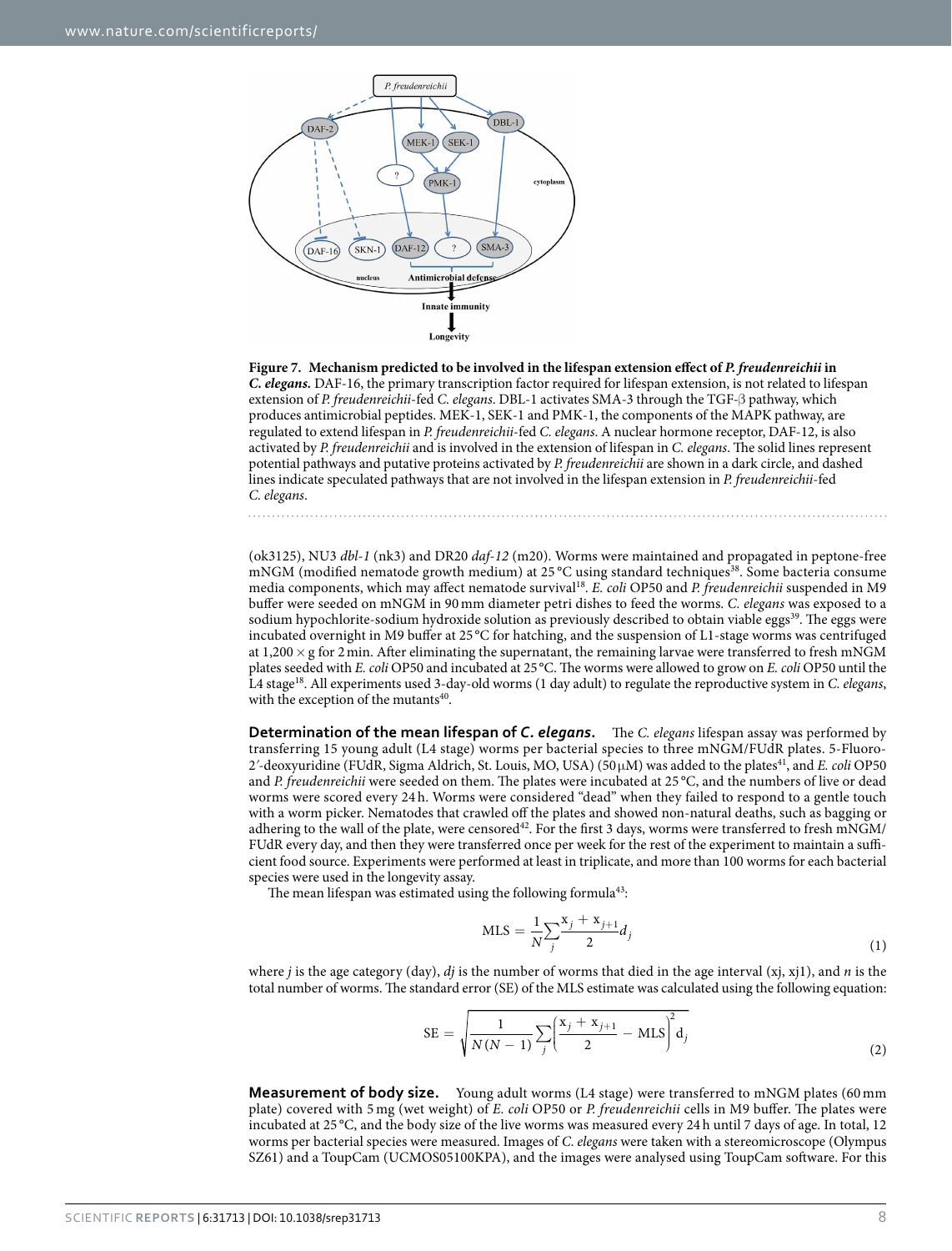experiment, the area of the worm's projection was estimated automatically and used as an index of body size<sup>19</sup>. Three independent experiments were performed for each bacterial species.

**Lipofuscin accumulation.** The autofluorescence of intestinal lipofuscin was measured as an index of senescence of day 14 adults. Randomly selected worms from each bacterial lawn were washed three times with M9 buffer. Then, the worms were placed onto a 5% agar pad coated with 10 mM sodium azide in M9 buffer to be paralyzed. Lipofuscin autofluorescence images were taken using blue excitation light (405**−**488nm) with DAPI (4′,6-diamidino-2-phenylindole) and laser confocal scanning microscopy (Olympus Ix81-FV1000, Tokyo, Japan)<sup>[18](#page-9-10)</sup>. Fluorescence was quantified using ImageJ software (National Institutes of Health, Bethesda, MD, USA) to determine the lipofuscin levels. Three independent experiments were performed with more than 30 worms for each bacterial species on each day.

**Locomotory scoring.** The locomotory assay of worms at different ages was performed using a scoring method described in previous reports[18.](#page-9-10) Nematodes were classified as class "A" when they showed spontaneous movement or vigorous locomotion in response to prodding, class "B" worms did not move unless touched or appeared to have uncoordinated movement, class "C" worms moved only their head and/or tail in response to prodding, and class "D" worms were dead. Experiments were conducted at least three times  $(n>100)$  independently for each bacterial species.

**Binary choice assay.** To examine the preference of worms towards *P. freudenreichii*, we conducted binary choice assay compared with *E. coli* OP50 [44.](#page-9-36) Assays were done on NGM medium in 90mm plates. Bacterial food was seeded at the same distance from the sides of the plates with a diameter of 0.5 cm (Fig. S3), and L4 stage nematodes (30 worms) were put on the centre of the plates. The number of worms in each bacterial lawn was counted after 3h of incubation at 25 °C. Three independent experiments were performed. The choice index (CI) was calculated as follows:

Choice index (CI) = 
$$
\frac{\text{No. of worms in tested bacteria} - \text{No. of worms in } E. \text{ coli OP50}}{\text{Total number of used worms}}
$$
 (3)

If, CI=−1.0 represents complete preference for *E. coli* OP50.+1.0 represents complete preference for the test bacterium.

0.0 represents an equal distribution.

**Resistance against** *Salmonella* **infection.** After hatching, the nematodes were grown on *E. coli* OP50 until they were 3-day-old adults. Then, the worms were allocated to a control group that continued to be fed *E. coli* OP50 or the test group that received *P. freudenreichii* for 4 days. The 7-day-old worms were transferred to NGM agar plates with *Salmonella typhimurium* ATCC 13311 cell suspensions (concentration of 0.1mg/mL). The bacterial suspensions were incubated at room temperature for 12h before the nematodes were transferred to the NGM plates[45.](#page-9-37) Then, 45 worms from each bacterial group were divided into three plates that were seeded with *Salmonella* and incubated at 25 °C. The numbers of live and dead nematodes were scored every 24h. The survival rate of *C. elegans* exposed to *Salmonella* was compared with that of worms without *Salmonella*[19](#page-9-11). Each test was performed with at least 100 worms.

**RNA isolation and qPCR.** Worms fed *E. coli* OP50 or *P. freudenreichii* for 24 h were collected and washed twice with sterilized M9 buffer. Then, total mRNA from whole worms was isolated using TRIzol as previously describe[d46.](#page-9-38) Total RNA was converted to cDNA using a RevertAid First Strand cDNA Synthesis Kit according to the manufacturer's instructions (Thermo Scientific, Wilmington, DE, USA), followed by qPCR using SYBR Green (KAPA Biosystems, Wilmington, MA, USA) and a QuantStudio 6 Flex Real Time PCR machine (Applied Biosystems, Foster City, CA, USA). The primer sequences are listed in Table S1. The reactions had an initial step at 95 °C, followed by 40 cycles of 95 °C for 20 s, 60 °C for 20 s and 72 °C for 30 s, followed by melt curve analysis. The experiments were independently performed three times, and relative expression levels were calculated using the 2−ΔΔCT method[46.](#page-9-38) The control gene *act-1* was used to normalize gene expression data.

**Statistical analysis.** The MLS of *C. elegans* was calculated using the Kaplan-Meier method, and the *p*-value of survival differences was tested using the log-rank test<sup>[37](#page-9-29)</sup>. In other experiments, the significance of comparisons between *E. coli* OP50 and *P. freudenreichii* was determined using Student's *t*-test. Significance was defined as a *p*-value under 0.05 in all experiments. If the data were not normally distributed, the Mann-Whitney U test was used<sup>18</sup>.

#### **References**

- <span id="page-8-0"></span>1. Zhou, M. *et al.* Investigation into *in vitro* and *in vivo* models using intestinal epithelial IPEC‐J2 cells and Caenorhabditis elegans for selecting probiotic candidates to control porcine enterotoxigenic *Escherichia coli*. *Journal of Applied Microbiology* **117,** 217−226 (2014).
- <span id="page-8-1"></span>2. Gaggìa, F., Mattarelli, P. & Biavati, B. Probiotics and prebiotics in animal feeding for safe food production. *International Journal of Food Microbiology* **141,** S15−S28 (2010).
- <span id="page-8-2"></span>3. Holzapfel, W. H., Haberer, P., Snel, J., Schillinger, U. & in't Veld, J. H. J. H. Overview of gut flora and probiotics. *International Journal of Food Microbiology* **41,** 85−101 (1998).
- <span id="page-8-3"></span>4. Cousin, F. J., Mater, D. D., Foligne, B. & Jan, G. Dairy propionibacteria as human probiotics: a review of recent evidence. *Dairy Science & Technology* **91,** 1−26 (2011).
- <span id="page-8-4"></span>5. Foligne, B. *et al.* Promising immunomodulatory effects of selected strains of dairy propionibacteria as evidenced *in vitro* and *in vivo*. *Applied and Environmental Microbiology* **76,** 8259−8264 (2010).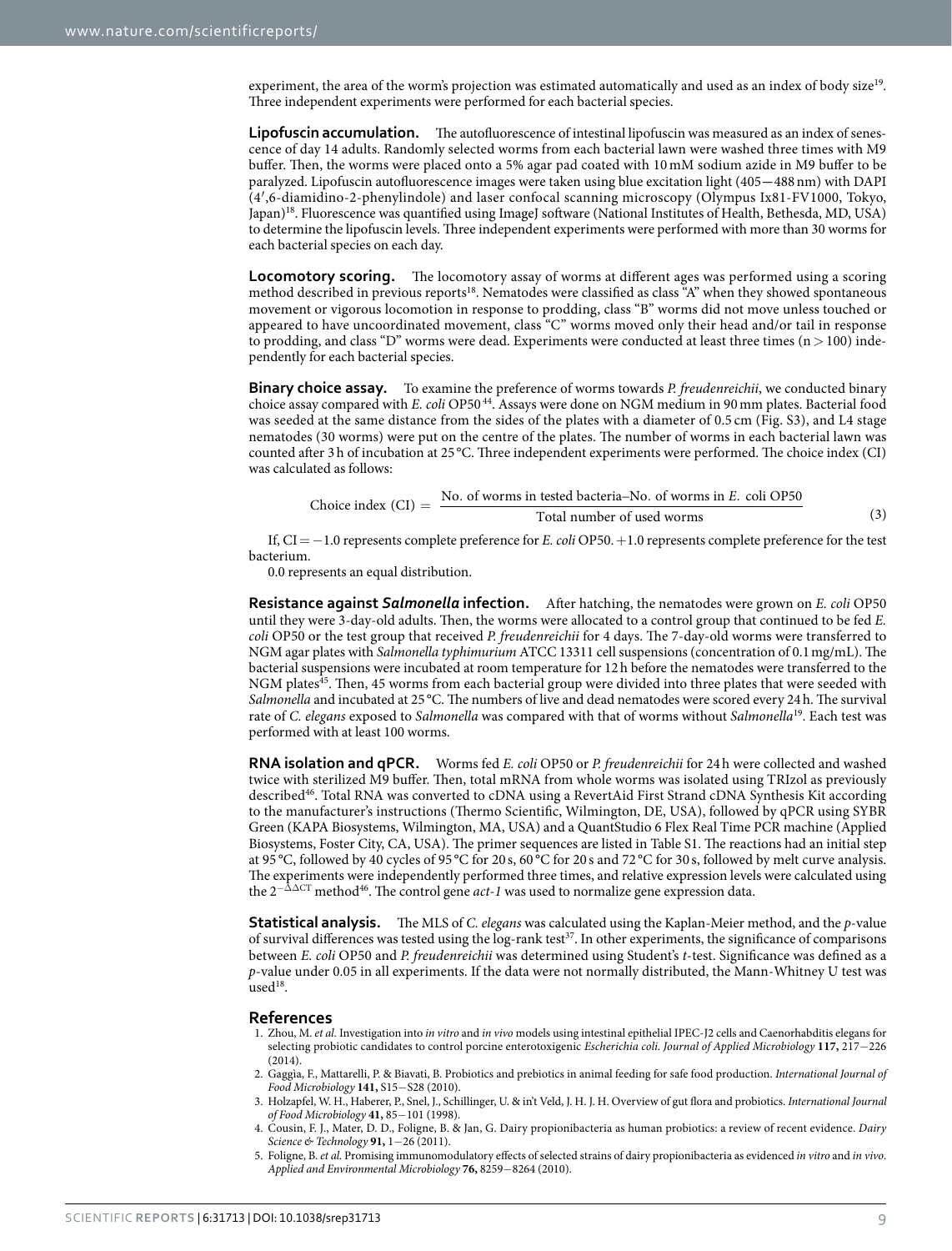- <span id="page-9-0"></span>6. Thierry, A. *et al.* New insights into physiology and metabolism of *Propionibacterium* freudenreichii. *International Journal of Food Microbiology* **149,** 19−27 (2011).
- <span id="page-9-2"></span><span id="page-9-1"></span>7. Riddle, D. L., Blumenthal, T., Meyer, B. J., Preiss, J. & Pettitt, J. C. Elegans II. *Trends in Cell Biology* **8,** 92 (1998).
- 8. Zhang, R. & Hou, A. Host-microbe interactions in Caenorhabditis elegans. *ISRN Microbiology* **2013,** 356451 (2013).
- 9. Chavez, V., Mohri-Shiomi, A. & Garsin, D. A. Ce-Duox1/BLI-3 generates reactive oxygen species as a protective innate immune mechanism in Caenorhabditis elegans. *Infection and Immunity* **77,** 4983−4989 (2009).
- 10. Finley, J. W. *et al.* Legumes reduced intestinal fat deposition in the Caenorhabditis elegans model system. *Journal of Functional Foods* **5,** 1487−1493 (2013).
- <span id="page-9-3"></span>11. Ermolaeva, M. A. & Schumacher, B. Insights from the worm: The *C. elegans* model for innate immunity. *Seminars in Immunology* **26,** 303−309 (2014).
- <span id="page-9-4"></span>12. Flajnik, M. F. & Du Pasquier, L. Evolution of innate and adaptive immunity: can we draw a line? *Trends in Immunology* **25,** 640−644  $(2004)$
- <span id="page-9-5"></span>13. Kurz, C. L. & Tan, M. W. Regulation of aging and innate immunity in C. elegans. *Aging Cell* **3,** 185−193 (2004).
- <span id="page-9-6"></span>14. Engelmann, I. & Pujol, N. In *Invertebrate Immunity,* Innate immunity in C. elegans 105–121, Springer (2010).
- <span id="page-9-7"></span>15. Murphy, C. T. *et al.* Genes that act downstream of DAF-16 to influence the lifespan of Caenorhabditis elegans. *Nature* **424,** 277−283  $(2003)$
- <span id="page-9-8"></span>16. Tullet, J. M. *et al.* Direct inhibition of the longevity-promoting factor SKN-1 by insulin-like signaling in C. elegans. *Cell* **132,** 1025− 1038 (2008).
- <span id="page-9-9"></span>17. Gill, H. S., Cross, M. L., Rutherford, K. J. & Gopal, P. K. Dietary probiotic supplmentation to enhance cellular immunity in the elderly. *British Journal of Biomedical Science* **58,** 94 (2001).
- <span id="page-9-10"></span>18. Komura, T., Ikeda, T., Yasui, C., Saeki, S. & Nishikawa, Y. Mechanism underlying prolongevity induced by bifidobacteria in Caenorhabditis elegans. *Biogerontology* **14,** 73−87 (2013).
- <span id="page-9-11"></span>19. Ikeda, T., Yasui, C., Hoshino, K., Arikawa, K. & Nishikawa, Y. Influence of lactic acid bacteria on longevity of Caenorhabditis elegans and host defense against salmonella enterica serovar enteritidis. *Applied and Environmental Microbiology* **73,** 6404−6409 (2007).
- <span id="page-9-12"></span>20. Lee, J., Kwon, G. & Lim, Y.-H. Elucidating the Mechanism of Weissella-dependent Lifespan Extension in Caenorhabditis elegans. *Scientific Reports* **5** (2015).
- <span id="page-9-13"></span>21. Bishop, N. A. & Guarente, L. Two neurons mediate diet-restriction-induced longevity in C. elegans. *Nature* **447,** 545−549 (2007).
- <span id="page-9-14"></span>22. Okada, Y. *et al.* 1,4-Dihydroxy-2-naphthoic acid from *Propionibacterium* freudenreichii reduces inflammation in interleukin-10 deficient mice with colitis by suppressing macrophage-derived proinflammatory cytokines. *Journal of Leukocyte Biology* **94,** 473− 480 (2013).
- <span id="page-9-15"></span>23. Le Marechal, C. *et al.* Surface proteins of *Propionibacterium* freudenreichii are involved in its anti-inflammatory properties. *Journal of Proteomics* **113,** 447−461 (2015).
- <span id="page-9-16"></span>24. Pincus, Z. & Slack, F. J. Developmental biomarkers of aging in Caenorhabditis elegans. *Developmental Dynamics* **239,** 1306−1314 (2010).
- <span id="page-9-17"></span>25. Millet, A. C. M. & Ewbank, J. J. Immunity in Caenorhabditis elegans. *Current Opinion in Immunology* **16,** 4−9 (2004).
- <span id="page-9-18"></span>26. Gerisch, B. *et al.* A bile acid-like steroid modulates Caenorhabditis elegans lifespan through nuclear receptor signaling. *Proceedings of the National Academy of Sciences of the United States of America* **104,** 5014−5019 (2007).
- <span id="page-9-19"></span>27. Papp, D., Csermely, P. & Soti, C. A role for SKN-1/Nrf in pathogen resistance and immunosenescence in Caenorhabditis elegans. *PLoS Pathogen* **8,** e1002673 (2012).
- <span id="page-9-20"></span>28. Evans, E. A., Chen, W. C. & Tan, M. W. The DAF‐2 insulin‐like signaling pathway independently regulates aging and immunity in C. elegans. *Aging Cell* **7,** 879−893 (2008).
- <span id="page-9-21"></span>29. Kurz, C. L. & Ewbank, J. J. Caenorhabditis elegans: an emerging genetic model for the study of innate immunity. *Nature Reviews Genetics* **4,** 380−390 (2003).
- <span id="page-9-23"></span><span id="page-9-22"></span>30. Mallo, G. V. *et al.* Inducible antibacterial defense system in C. elegans. *Current Biology* **12,** 1209−1214 (2002).
- 31. Troemel, E. R. *et al.* p38 MAPK regulates expression of immune response genes and contributes to longevity in C. elegans. *PLoS Genetics* **2,** e183 (2006).
- <span id="page-9-24"></span>32. Hoeven, R., McCallum, K. C., Cruz, M. R. & Garsin, D. A. Ce-Duox1/BLI-3 generated reactive oxygen species trigger protective SKN-1 activity via p38 MAPK signaling during infection in C. elegans. *PLoS Pathogens* **7,** e1002453 (2011).
- <span id="page-9-25"></span>33. Singh, V. & Aballay, A. Regulation of DAF-16-mediated Innate Immunity in Caenorhabditis elegans. *The Journal of Biological Chemistry* **284,** 35580−35587 (2009).
- <span id="page-9-26"></span>34. Liu, F. *et al.* Nuclear hormone receptor regulation of microRNAs controls innate immune responses in C. elegans. *PLoS Pathogens* **9,** e1003545 (2013).
- <span id="page-9-27"></span>35. Mooijaart, S. P. *et al.* C. elegans DAF-12, nuclear hormone receptors and human longevity and disease at old age. *Ageing Research Reviews* **4,** 351−371 (2005).
- <span id="page-9-28"></span>36. Fisher, A. L. & Lithgow, G. J. The nuclear hormone receptor DAF-12 has opposing effects on Caenorhabditis elegans lifespan and regulates genes repressed in multiple long-lived worms. *Aging Cell* **5,** 127−138 (2006).
- <span id="page-9-29"></span>37. Zhao, Y. *et al.* Lactobacillus salivarius strain FDB89 induced longevity in Caenorhabditis elegans by dietary restriction. *Journal of Microbiology* **51,** 183−188 (2013).
- <span id="page-9-30"></span>38. Stiernagle, T. Maintenance of C. elegans. *Wormbook* 1−11 (2006).
- <span id="page-9-31"></span>39. John, S. & Jonathan, H. In *The nematode Caenorhabditis elegans.* Vol. 17 (ed Wood, William B.) 587−606, Cold Spring Harbor Monograph Series (1988).
- <span id="page-9-32"></span>40. Hsin, H. & Kenyon, C. Signals from the reproductive system regulate the lifespan of C. elegans. *Nature* **399,** 362−366 (1999).
- <span id="page-9-33"></span>41. Gruber, J., Ng, L. F., Poovathingal, S. K. & Halliwell, B. Deceptively simple but simply deceptive–Caenorhabditis elegans lifespan studies: considerations for aging and antioxidant effects. *FEBS Letters* **583,** 3377−3387 (2009).
- <span id="page-9-34"></span>42. Schmeisser, S. *et al.* Neuronal ROS signaling rather than AMPK/sirtuin-mediated energy sensing links dietary restriction to lifespan extension. *Molecular Metabolism* **2,** 92−102 (2013).
- <span id="page-9-35"></span>43. Wu, D., Rea, S. L., Yashin, A. I. & Johnson, T. E. Visualizing hidden heterogeneity in isogenic populations of C. elegans. *Experimental Gerontology* **41,** 261−270 (2006).
- <span id="page-9-36"></span>44. Abada, E. A. *et al.* C. elegans behavior of preference choice on bacterial food. *Molecules and cells* **28,** 209−213 (2009).
- <span id="page-9-37"></span>45. Marsh, E. K., van den Berg, M. C. W. & May, R. C. A two-gene balance regulates Salmonella typhimurium tolerance in the nematode Caenorhabditis elegans. *PLoS ONE* **6,** e16839 (2011).
- <span id="page-9-38"></span>46. Greer, E. L. *et al.* An AMPK-FOXO pathway mediates longevity induced by a novel method of dietary restriction in C. elegans. *Current Biology* **17,** 1646−1656 (2007).

#### **Author Contributions**

Y.-H.L. and G.K. designed the research, and G.K., J.L. and Y.-H.L. performed the experiments. Y.-H.L. and G.K. wrote the manuscript. All authors read and approved the final manuscript.